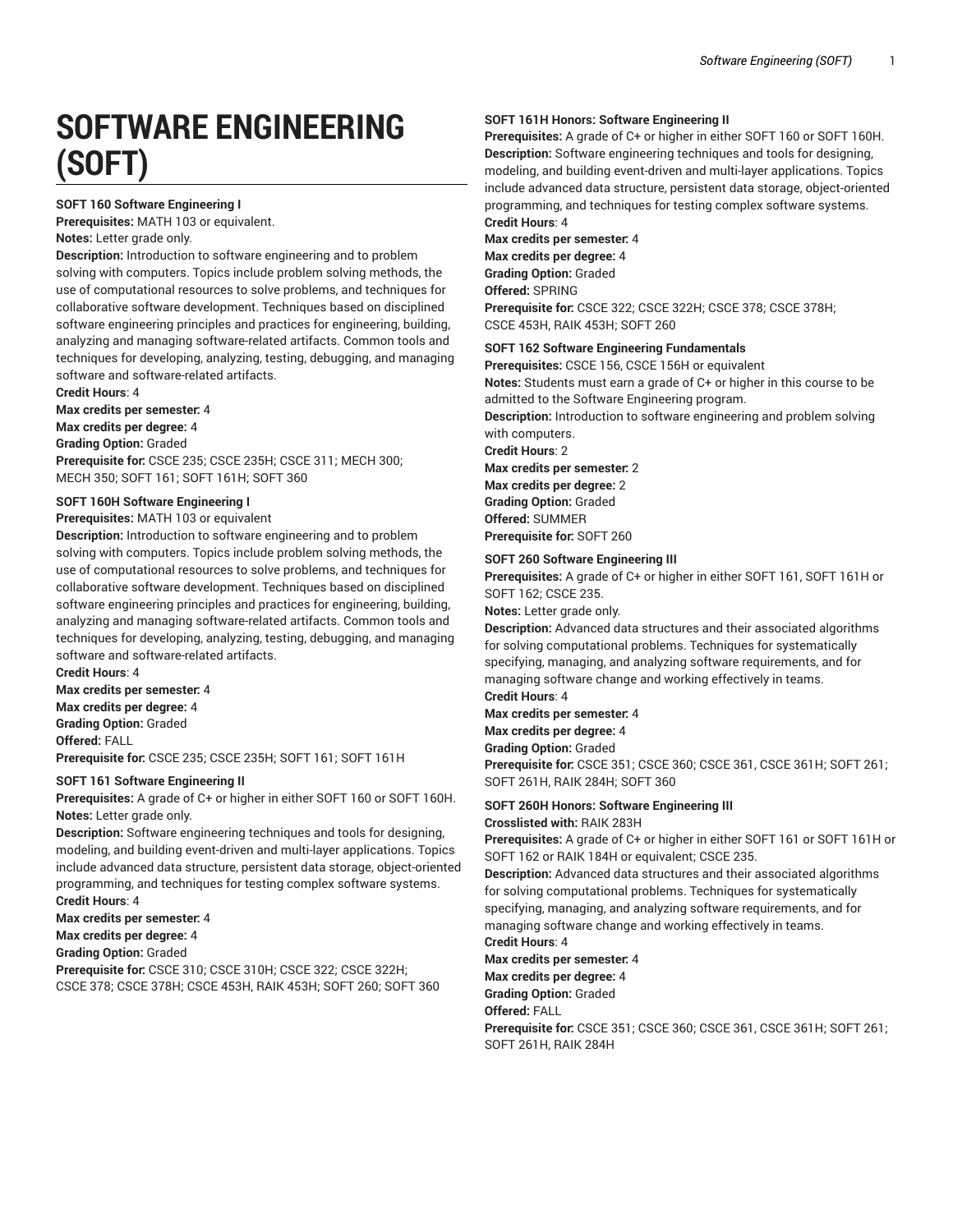#### **SOFT 261 Software Engineering IV**

**Prerequisites:** A grade of C+ or higher in SOFT 260 or equivalent. **Description:** Techniques and tools based on disciplined software engineering principles for producing, interpreting, and communicating visual artifacts related to software architecture and construction. **Credit Hours**: 3

**Max credits per semester:** 3

**Max credits per degree:** 3

**Grading Option:** Graded

**Offered:** FALL/SPR

**Prerequisite for:** CSCE 461, CSCE 861, SOFT 461; CSCE 486; CSCE 486H **ACE:** ACE 2 Communication Competence

#### **SOFT 261H Software Engineering IV Crosslisted with:** RAIK 284H

**Prerequisites:** Good Standing in UNL Honors Program or by invitation; a grade of C+ or higher in SOFT 260, SOFT 260H, or RAIK 283H. **Description:** Techniques and tools based on disciplined software engineering principles for producing, interpreting, and communicating visual artifacts related to software architecture and construction. **Credit Hours**: 3

**Max credits per semester:** 3 **Max credits per degree:** 3 **Grading Option:** Graded **Offered:** FALL/SPR **Prerequisite for:** CSCE 461, CSCE 861, SOFT 461; CSCE 486H; RAIK 401H, BSAD 401H, CSCE 401H, SOFT 401H

**ACE:** ACE 2 Communication Competence

#### **SOFT 360 Software Engineering Mentoring and Leadership**

**Prerequisites:** A grade of C or higher in SOFT 160, SOFT 161, SOFT 260 or SOFT 261

**Notes:** Letter grade only.

**Description:** Mentoring and leading software engineering teams. Topics include roles and responsibilities of a leader, roles and responsibilities of a mentor, and traits of effective leaders and mentors. Techniques for effectively mentoring and leading software engineering teams. **Credit Hours**: 1

**Max credits per semester:** 1 **Max credits per degree:** 1

**Grading Option:** Graded

# **SOFT 401H Honors: RAIK Design Studio I**

**Crosslisted with:** RAIK 401H, BSAD 401H, CSCE 401H

**Prerequisites:** Good standing in the University Honors Program or by invitation; admission to the Jeffrey S. Raikes School of Computer Science and Management; RAIK 383H or equivalent.

**Notes:** First semester in the Jeffrey S. Raikes School of Computer Science and Management design studio

**Description:** Application of Raikes School core content in a team oriented, project management setting. Complete projects in consultation with private and public sector clients.

**Credit Hours**: 3

**Max credits per semester:** 3

**Max credits per degree:** 3

**Grading Option:** Graded

**Offered:** FALL

**Prerequisite for:** RAIK 402H, BSAD 402H, CSCE 402H, SOFT 402H **ACE:** ACE 8 Civic/Ethics/Stewardship

#### **SOFT 402H Honors: RAIK Design Studio II**

**Crosslisted with:** RAIK 402H, BSAD 402H, CSCE 402H

**Prerequisites:** Good standing in the University Honors Program or by invitation; admission to the Jeffrey S. Raikes School of Computer Science and Management; BSAD/CSCE/SOFT/RAIK 401H.

**Notes:** Second semester in the Jeffrey S. Raikes School of Computer Science and Management design studio

**Description:** Application of Raikes School core content in a team oriented, project management setting. Complete projects in consultation with private and public sector clients.

**Credit Hours**: 3

**Max credits per semester:** 3 **Max credits per degree:** 3 **Grading Option:** Graded **Offered:** SPRING **Prerequisite for:** RAIK 403H, BSAD 403H, CSCE 403H **ACE:** ACE 10 Integrated Product

#### **SOFT 403 Software Engineering Capstone I**

**Prerequisites:** CSCE 487 or equivalent

**Notes:** Must be taken exactly one semester before SOFT 404. **Description:** A substantial software engineering project requiring design, planning and scheduling, teamwork, written and oral communications, and the integration and application of technical and analytical aspects of computer science and software engineering in consultation with private and public sector clients.

**Credit Hours**: 3 **Max credits per semester:** 3 **Max credits per degree:** 3 **Grading Option:** Graded **Offered:** FALL **Prerequisite for:** SOFT 404; SOFT 404H

# **SOFT 403H Honors: Software Engineering Capstone I**

**Prerequisites:** CSCE 487 or CSCE 487H or equivalent. **Notes:** Must be taken exactly one semester before SOFT 404 or

SOFT 404H.

**Description:** A substantial software engineering project requiring design, planning and scheduling, teamwork, written and oral communications, and the integration and application of technical and analytical aspects of computer science and software engineering in consultation with private and public sector clients.

**Credit Hours**: 3 **Max credits per semester:** 3 **Max credits per degree:** 3 **Grading Option:** Graded **Offered:** FALL **Prerequisite for:** SOFT 404H

#### **SOFT 404 Software Engineering Capstone II**

**Prerequisites:** SOFT 403 (taken exactly one semester previous). **Description:** A substantial software engineering project requiring design, planning and scheduling, teamwork, written and oral communications, and the integration and application of technical and analytical aspects of computer science and software engineering in consultation with private and public sector clients.

**Credit Hours**: 3 **Max credits per semester:** 3 **Max credits per degree:** 3 **Grading Option:** Graded **Offered:** SPRING